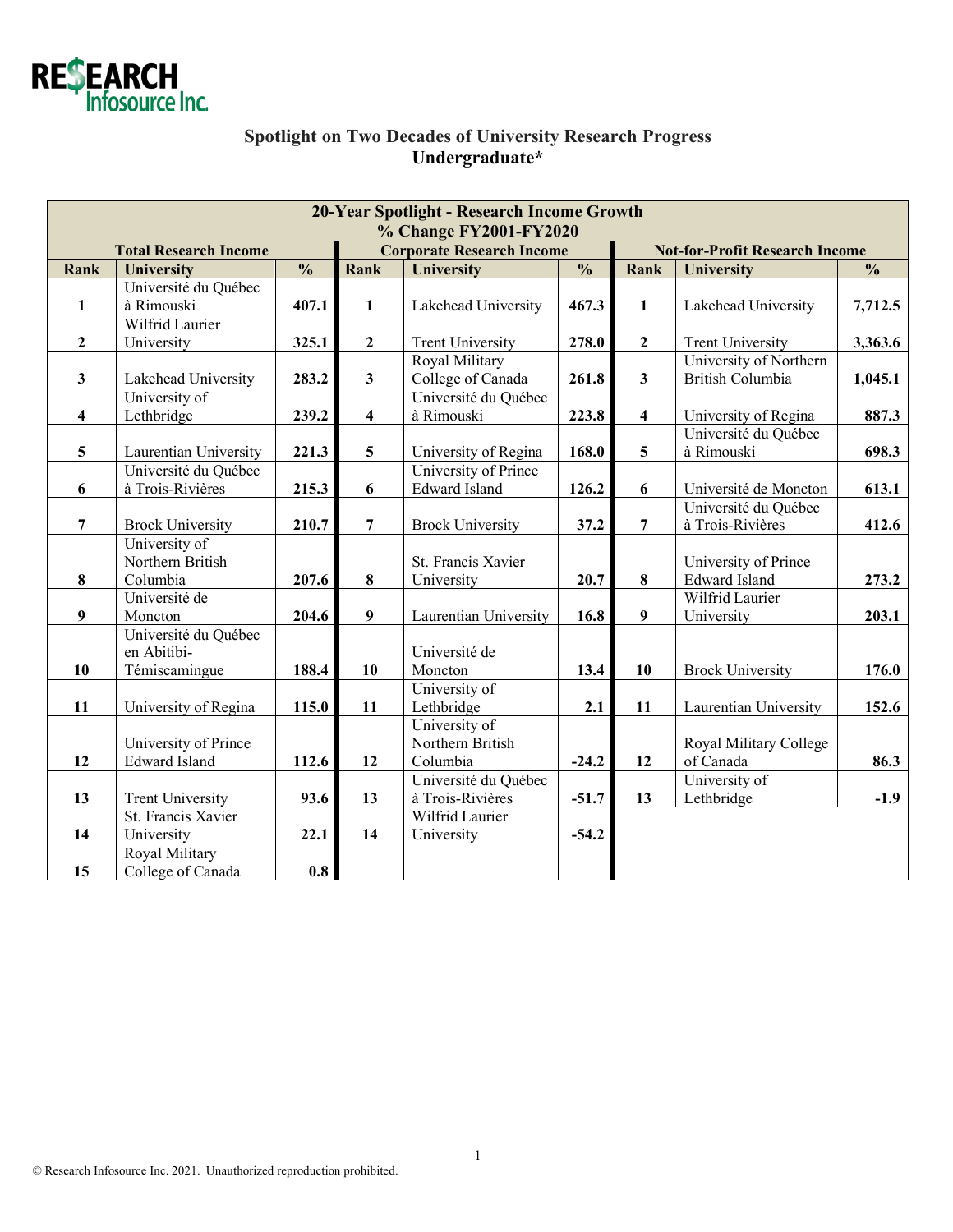

## **Spotlight on Two Decades of University Research Progress Undergraduate\***

| <b>20-Year Spotlight - Research Publication Growth</b> |                                   |               |                                                           |                         |               |                                                          |                         |               |  |  |  |  |
|--------------------------------------------------------|-----------------------------------|---------------|-----------------------------------------------------------|-------------------------|---------------|----------------------------------------------------------|-------------------------|---------------|--|--|--|--|
| % Change 2000-2019                                     |                                   |               |                                                           |                         |               |                                                          |                         |               |  |  |  |  |
| <b>Total Research Publications</b>                     |                                   |               | <b>International Collaboration</b><br><b>Publications</b> |                         |               | <b>Cross-sector Collaboration</b><br><b>Publications</b> |                         |               |  |  |  |  |
|                                                        |                                   |               |                                                           |                         |               | Ran                                                      |                         |               |  |  |  |  |
| Rank                                                   | University                        | $\frac{0}{0}$ | Rank                                                      | <b>University</b>       | $\frac{0}{0}$ | $\bf k$                                                  | University              | $\frac{0}{0}$ |  |  |  |  |
|                                                        |                                   |               |                                                           |                         |               |                                                          | University of           |               |  |  |  |  |
|                                                        |                                   |               |                                                           | Wilfrid Laurier         |               |                                                          | Northern British        |               |  |  |  |  |
| $\mathbf{1}$                                           | Lakehead University               | 321.3         | $\mathbf{1}$                                              | University              | 1,255.6       | $\mathbf{1}$                                             | Columbia                | 1,000.0       |  |  |  |  |
|                                                        |                                   |               |                                                           |                         |               |                                                          | Université du           |               |  |  |  |  |
|                                                        | Wilfrid Laurier                   |               |                                                           |                         |               |                                                          | Québec à Trois-         |               |  |  |  |  |
| $\overline{2}$                                         | University                        | 312.2         | $\boldsymbol{2}$                                          | <b>Brock University</b> | 826.9         | $\overline{2}$                                           | Rivières                | 790.9         |  |  |  |  |
|                                                        |                                   |               |                                                           |                         |               |                                                          | Université de           |               |  |  |  |  |
| $\overline{\mathbf{3}}$                                | <b>Brock University</b>           | 308.3         | $\mathbf{3}$                                              | Laurentian University   | 639.1         | $\overline{\mathbf{3}}$                                  | Moncton                 | 583.3         |  |  |  |  |
|                                                        |                                   |               |                                                           | University of           |               |                                                          |                         |               |  |  |  |  |
|                                                        |                                   |               |                                                           | Northern British        |               |                                                          | Lakehead                |               |  |  |  |  |
| 4                                                      | University of Regina              | 213.7         | $\overline{\mathbf{4}}$                                   | Columbia                | 628.6         | $\overline{\mathbf{4}}$                                  | University              | 555.6         |  |  |  |  |
|                                                        | University of<br>Northern British |               |                                                           |                         |               |                                                          |                         |               |  |  |  |  |
| 5                                                      | Columbia                          | 208.2         | 5                                                         | Lakehead University     | 603.1         | 5                                                        | <b>Brock University</b> | 480.0         |  |  |  |  |
| 6                                                      | Laurentian University             | 204.4         | 6                                                         | University of Regina    | 554.7         | 6                                                        | <b>Trent University</b> | 342.1         |  |  |  |  |
|                                                        | Université du Québec              |               |                                                           | University of           |               |                                                          | University of           |               |  |  |  |  |
| $\overline{7}$                                         | à Rimouski                        | 198.3         | 7                                                         | Lethbridge              | 468.0         | $\overline{7}$                                           | Lethbridge              | 336.4         |  |  |  |  |
|                                                        | Université du Québec              |               |                                                           |                         |               |                                                          | Laurentian              |               |  |  |  |  |
| $\bf{8}$                                               | à Trois-Rivières                  | 180.5         | 8                                                         | <b>Trent University</b> | 458.3         | 8                                                        | University              | 284.2         |  |  |  |  |
|                                                        | Royal Military                    |               |                                                           | Université du Québec    |               |                                                          | University of           |               |  |  |  |  |
| $\boldsymbol{9}$                                       | College of Canada                 | 171.2         | 9                                                         | à Rimouski              | 366.7         | $\overline{9}$                                           | Regina                  | 233.3         |  |  |  |  |
|                                                        | University of                     |               |                                                           | University of Prince    |               |                                                          | University of Prince    |               |  |  |  |  |
| 10                                                     | Lethbridge                        | 156.3         | 10                                                        | <b>Edward Island</b>    | 340.7         | 10                                                       | <b>Edward Island</b>    | 116.7         |  |  |  |  |
|                                                        |                                   |               |                                                           | Université du Québec    |               |                                                          | Université du           |               |  |  |  |  |
| 11                                                     | <b>Trent University</b>           | 136.0         | 11                                                        | à Trois-Rivières        | 280.0         | 11                                                       | Québec à Rimouski       | 88.9          |  |  |  |  |
|                                                        | Université de                     |               |                                                           | Royal Military          |               |                                                          | Royal Military          |               |  |  |  |  |
| 12                                                     | Moncton                           | 120.6         | 12                                                        | College of Canada       | 256.0         | 12                                                       | College of Canada       | 55.6          |  |  |  |  |
|                                                        | St. Francis Xavier                |               |                                                           | Université de           |               |                                                          |                         |               |  |  |  |  |
| 13                                                     | University                        | 92.4          | 13                                                        | Moncton                 | 205.0         |                                                          |                         |               |  |  |  |  |
|                                                        | University of Prince              |               |                                                           | St. Francis Xavier      |               |                                                          |                         |               |  |  |  |  |
| 14                                                     | <b>Edward Island</b>              | 87.0          | 14                                                        | University              | 192.7         |                                                          |                         |               |  |  |  |  |